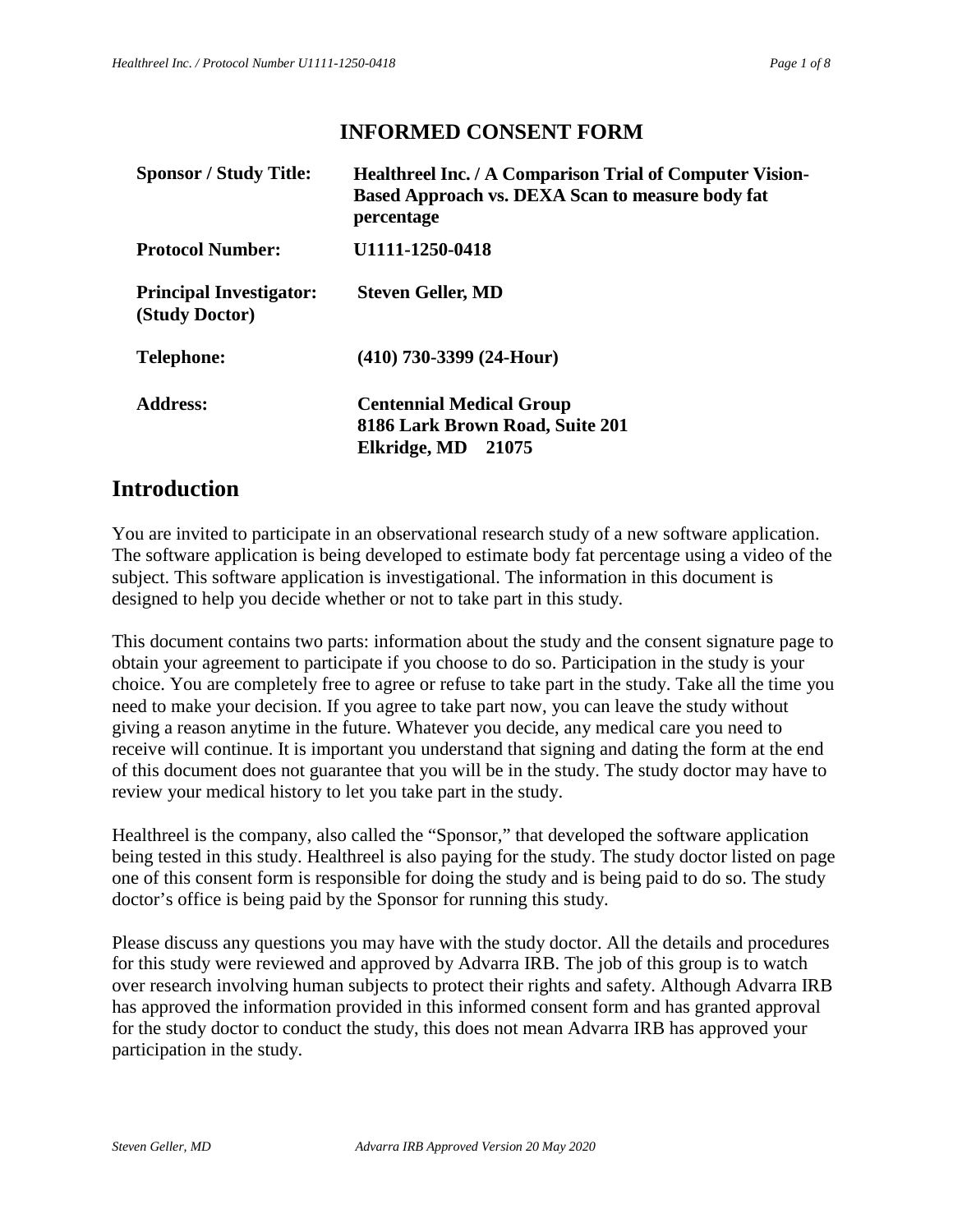# **Overview of the Study**

### **Why is the study being done?**

This study is being done to test whether a computer vision-based software application can estimate body fat percentage with equivalent accuracy to a whole body DEXA scan and InBody scale. The DEXA scan involves lying on a machine for about 6-10 minutes. The InBody scale measurement requires standing on a scale with foot electrodes and holding a bar with hand electrodes for 10 seconds. This study has an open design. The study will also examine whether waist circumference measurement improves the accuracy of the body fat percentage estimate by the computer vision-based application.

#### **How will the study be done?**

A total of approximately 492 subjects are planned to take part in this study at one study center.

There will be 10 groups in the study, designated by body fat percentage and sex.

*Group 1:* Approximately 50 male subjects with a body fat percentage less than 13%

*Group 2:* Approximately 50 male subjects with a body fat percentage 13.01-18.99%

*Group 3:* Approximately 50 male subjects with a body fat percentage 19-24.99%

*Group 4:* Approximately 50 male subjects with a body fat percentage 25-29.99%

*Group 5:* Approximately 50 male subjects with a body fat percentage 30% or greater

*Group 6:* Approximately 50 female subjects with a body fat percentage less than18%

*Group 7:* Approximately 50 female subjects with a body fat percentage 18.01-24.99%

*Group 8:* Approximately 50 female subjects with a body fat percentage 25-31.99%

*Group 9:* Approximately 50 female subjects with a body fat percentage 32-36.99%

*Group 10:* Approximately 50 female subjects with a body fat percentage 37% or greater

### **Required tests/procedures**

During the study, subjects in all groups will have to do the following:

- Allow your study doctor to review your previous medical records and records created during the study.
- If female, you will be asked if you are currently menstruating.
- Undergo a waist circumference measurement.
- Undergo a whole body DEXA scan. You should not take any calcium supplements on the day of the scan.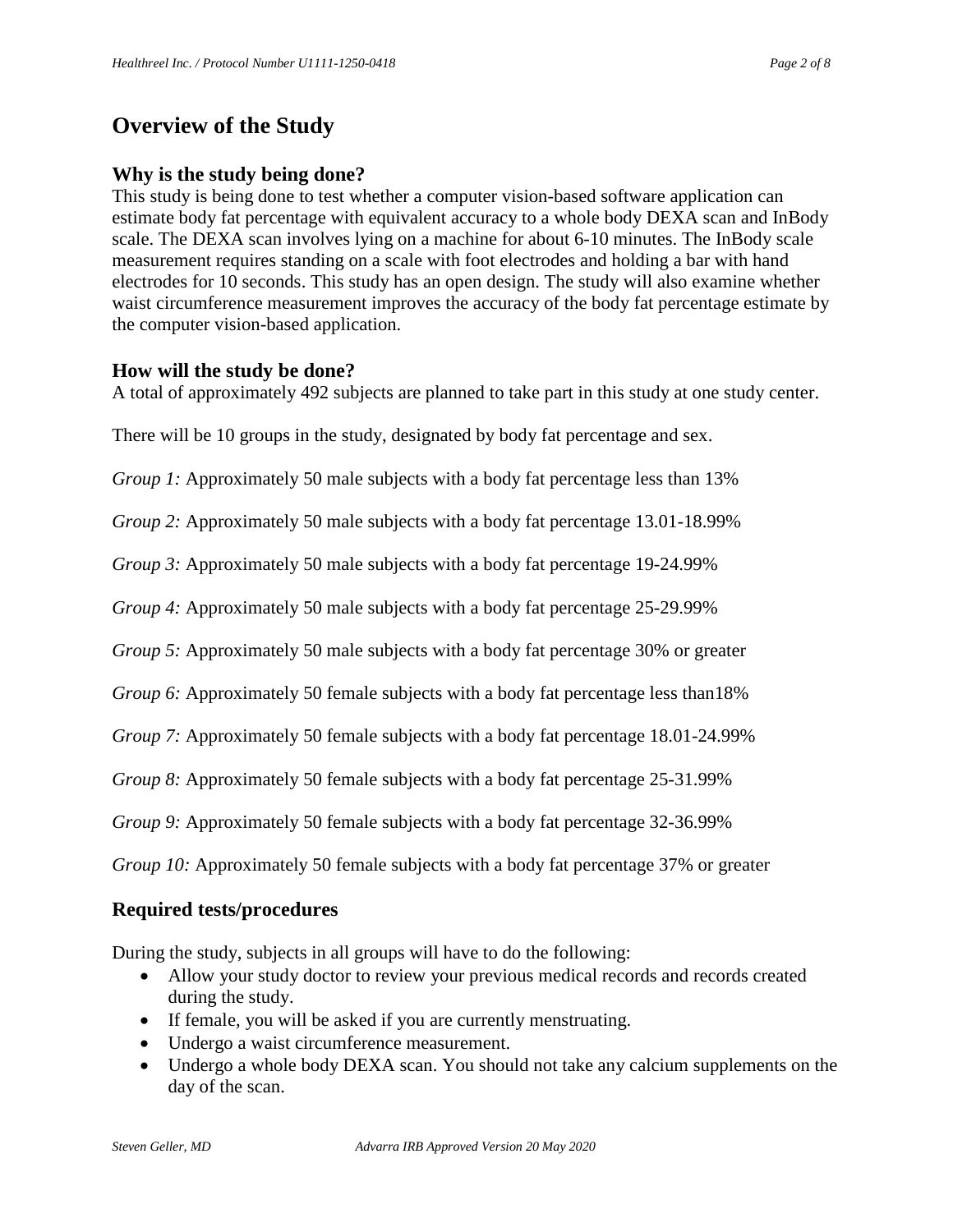- Undergo body composition analysis using InBody scale.
- Allow study staff to take a 15 second video of you using the video capture feature on https://data.healthreel.com/. The video processing software will blur your face, and no personally identifiable information will be entered into this website. For this video, male subjects will be wearing fitted shorts, and female subjects will be wearing a bra and fitted shorts.
- Undergo training to take a 15 second video at home, and allow the study site to send you an email with a URL link associated specifically to your study identification number to capture that video. Using your smart device (phone or tablet), access the link and capture the video following the verbal instructions. The video processing software will blur your face, and you will not enter any personally identifiable information. If your regular browser is incompatible with the at-home-video-capture functionality, download a different browser.

### **Optional tests/procedures**

Undergo training to measure your waist circumference and weight at home. After collecting these measurements, enter them at the same URL used to capture the at-home video.

## **Benefits and risks**

#### **Potential study benefits**

Other than getting information about the whole body DEXA scan, this study is not expected to provide a health benefit to you. Information learned from the study may help other people in the future.

### **Possible risks and discomforts from study procedures**

The dual-energy x-ray absorptiometry (DEXA) scan is painless. It involves exposure to small amounts of radiation. Everyone is exposed to radiation as part of their normal living environment (background radiation). Although no amount of radiation exposure is completely safe, the total amount of radiation from the DEXA scan to which you will be exposed during the study is not expected to be harmful to you. Although there are no proven harmful effects from the radiation you will receive during this study, long-term effects of this radiation on your health are not known.

#### **Unforeseen risks**

Since the study is investigational, there may be other risks that are unknown. Additionally, there may be unknown risks to a pregnancy, embryo, or fetus if you are pregnant. You must not participate if you are pregnant.

## **Alternatives to participation**

This research study is for research purposes only. The only alternative is to not participate in this study.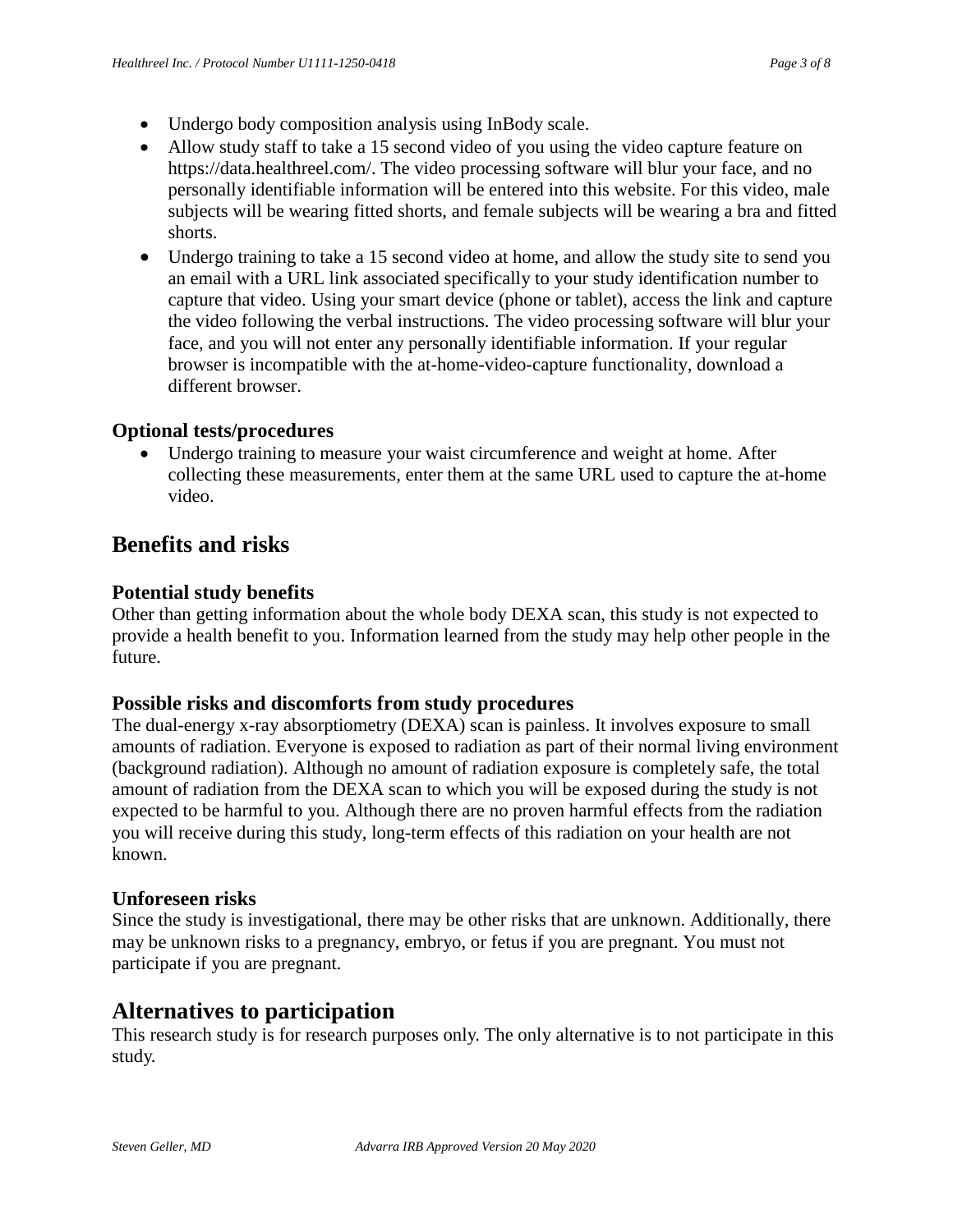# **Your rights and regulatory requirements**

## **What if I decide to stop my participation in the study or if the study is stopped?**

Your decision to participate in this study is voluntary. You may choose to not participate or you may withdraw from the study for any reason without penalty or loss of benefits to which you are otherwise entitled and without any effect on your future medical care. If you decide to stop your participation in the study for any reason, you simply have to inform the study doctor. The data already collected will be analyzed and used as initially planned.

If you leave the study for any reason, the study doctor may recommend that you come back for certain tests or examinations to check on your health.

In case you decide to stop your participation in the study and no longer authorize any further use of your personal data (consent withdrawal), your coded data already collected will be kept as required by clinical regulations.

Also, the study doctor may remove you from the study at any time. This could happen for many different reasons; for example, if there are concerns about your health, if you are not following study instructions, or if the study gets stopped. If this happens, the study doctor will inform you and ensure that your participation in the study is stopped properly. The data that have already been collected will be analyzed and used as initially planned.

### **Compensation**

Subject will be compensated for their time and travel with \$50.00 USD. You will receive this compensation after you upload the 15 second video taken at home.

If you have any questions regarding your compensation for participation, please contact the study staff.

### **Cost**

There will be no charge to you for your participation in this study. The study-related procedures and study visits will be provided at no charge to you or your insurance company.

## **Compensation for injury**

The Sponsor has insurance to cover serious medical problems that may develop as part of your study participation. If the event or condition was caused by the study procedures, you will be paid back all medical costs that are directly related to your medical care. Your health care payer/insurer might not cover the costs of study-related injuries or illnesses.

By signing and dating this document, you will not lose any of your legal rights or release anyone involved in the research from responsibility for mistakes.

In the event that the sponsor is required to pay medical expenses, the sponsor will need to know some information about you like your name, date of birth, and Medicare Beneficiary Identifier (MBI). This is because the sponsor has to check to see if you receive Medicare and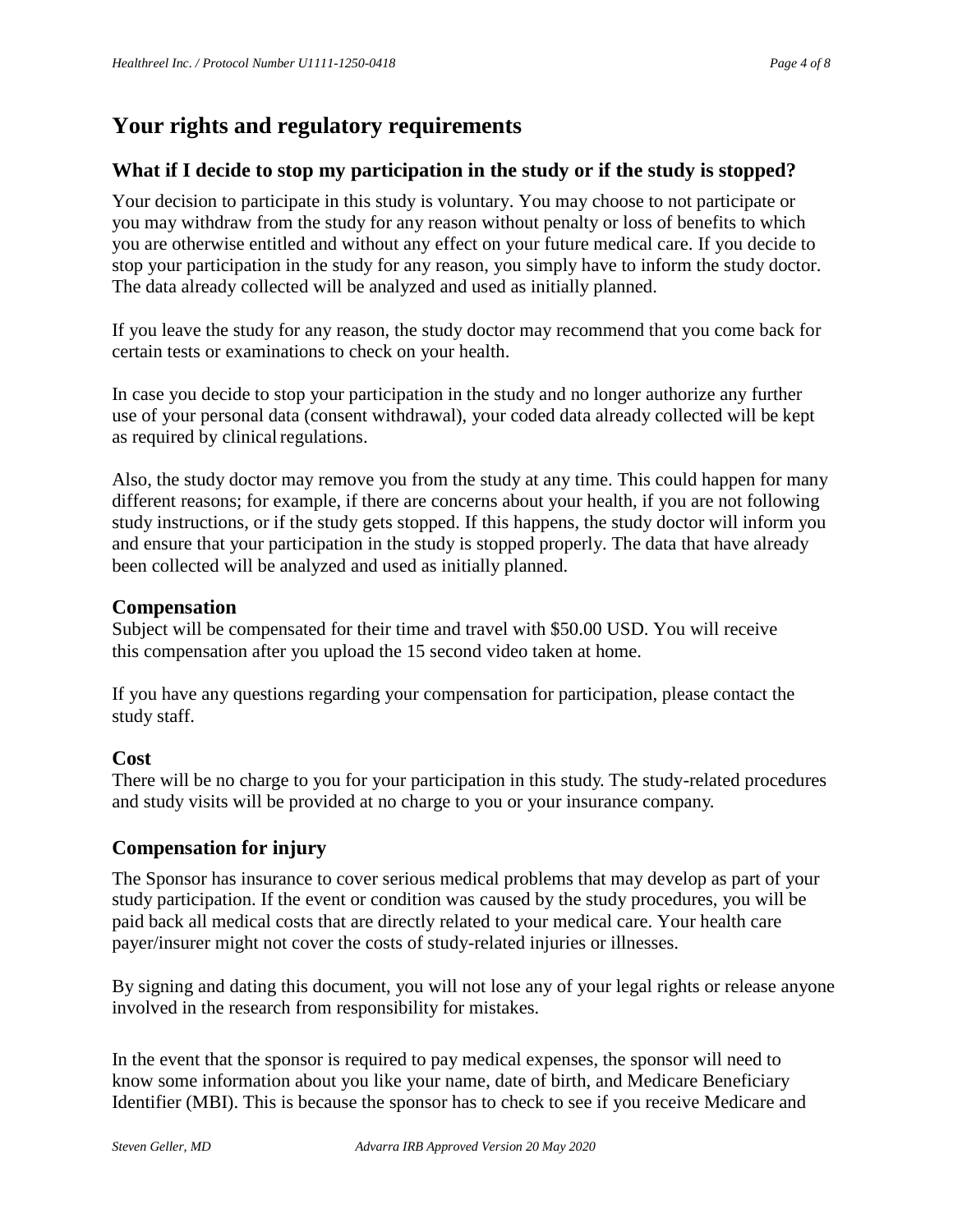if you do, report the payment it makes to Medicare.

### **Potential new findings concerning your health**

The study doctor will keep you informed during the study of any changes or new information that could make you change your mind about your participation in the study.

The study doctor may share the results of the DEXA scan and InBody measurement with you.

# **Confidentiality and privacy**

### **Why are my data being collected and analyzed?**

The data collected from your participation in the study will be analyzed with those of all other study subjects. To determine the accuracy of the measurement of body fat composition via the computer vision application, and as requested by regulatory authorities, the Sponsor may also have to use your data, including race and ethnicity data, for other things, such as to plan other studies.

#### **Who will have access to my data?**

The Sponsor and its partners involved in the study will not know who you are; they will receive all the data collected during the study only after they have been coded (data that may identify you is removed and cannot be linked back to you) to protect your privacy. Your coded data and the study results may also be shared with scientific journals and the scientific community. Confidentiality of your information (data) will be maintained even if they are sent to countries that do not have the same level of data privacy requirements. Your identity and contact details (name, address, etc.,) will remain confidential and will only be known by the study doctor/staff and authorized individuals. The study doctor may grant direct access to your original medical records to study monitors, auditors, Advarra IRB, and regulatory authorities (such as the FDA) for verification of clinical study procedures and/or data.

Once your health data has been shared with authorized users, it may no longerbe protected by federal privacy law and could possibly be used or disclosed in ways other than those listed here.

Your coded data (all information that can be linked to you has been removed from your data) may also be shared for the purpose of scientific and medical research separate from the purposes of this particular study.

### **Does my authorization to use and share my data end?**

Your permission to use and share health data about you will end in 50 years unless you revoke it (take it back) sooner.

You may revoke (take back) your permission to use and share health data about you at any time by writing to the study doctor at the address listed on the first page of this form. If you do this, you will not be able to stay in this study. No new health data that identifies you will be gathered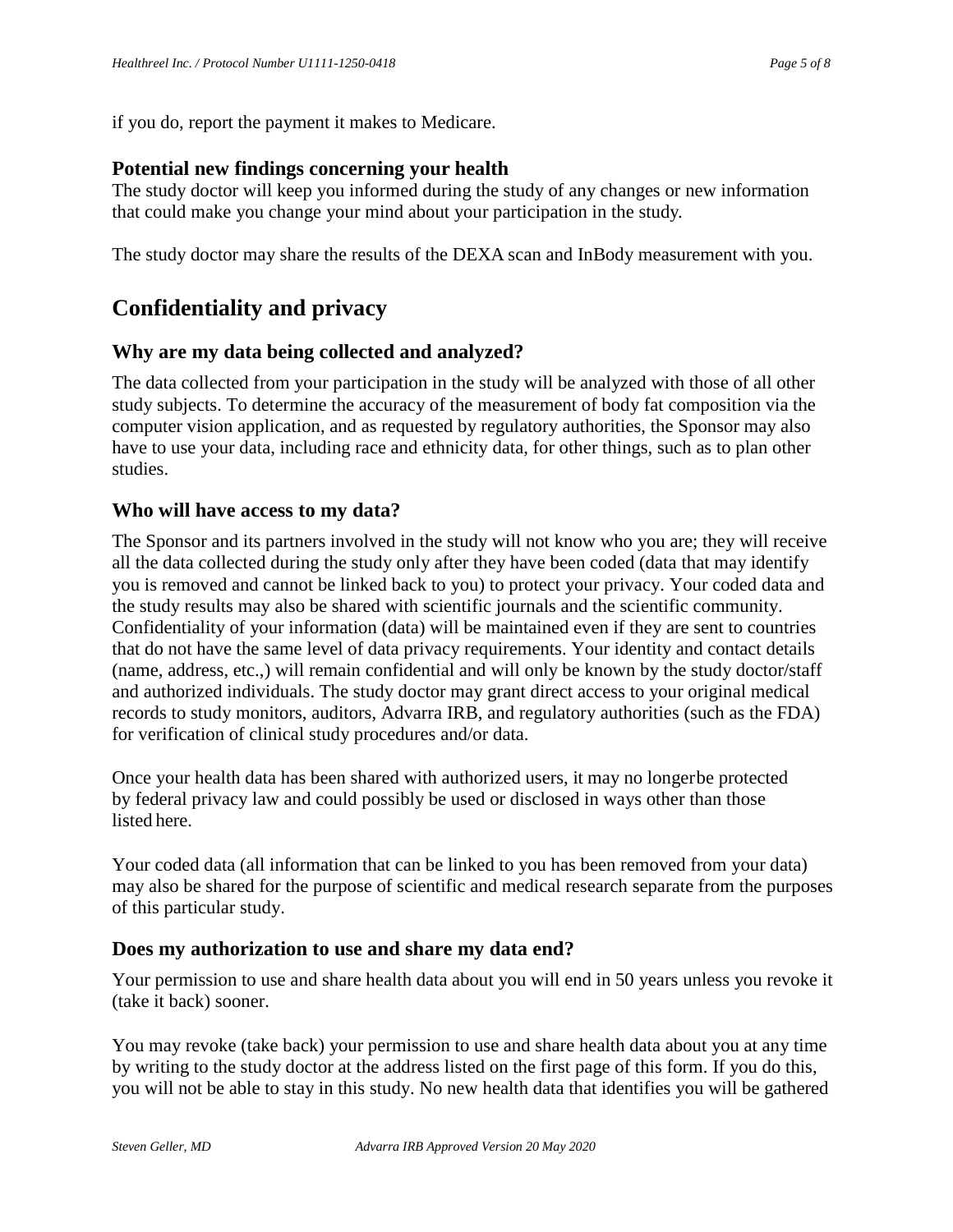after your written request is received. However, health data about you that has already been gathered may still be used and given to others as described in this form.

#### **Your right to access your information**

You have the right to access, correct and limit the access to your personal data at any time during the study. You can exercise those rights by contacting the study doctor or any other doctor.

Your data will be stored for 25 years after the end of the study or more if required by regulations. Your coded data will be shared with the Sponsor only if you consent to participating in the study.

If you decide not to sign and date this form, you will not be able to take part in the study.

#### **Study information**

A description of this clinical trial will be available on http://www.ClinicalTrials.gov, as required by U.S. Law. This Web site will not include information that can identify you. At most, the Web site will include a scientific summary of the results. You can search this Web site at any time.

#### **Study results**

When this study is completed, a simple summary of the overall results will be prepared for the general public. If you do take part in the study, you will be informed at your last visit about the internet address where the summary will be available via the internet.

#### **Statement of authorization**

I have read this form and its contents were explained. My questions have been answered. I voluntarily agree to allow study staff to collect, use and share my health data as specified in this form. I will receive a signed and dated copy of this form for my records. I am not giving up any of my legal rights by signing this form.

NAME (ALL CAPITAL LETTERS) \_\_\_\_\_\_\_\_\_\_\_\_\_\_\_\_\_\_\_\_\_\_\_\_\_\_\_\_\_\_\_\_\_\_\_\_\_\_\_\_\_\_\_\_\_\_

SIGNATURE DATE

(Month/Day/Year)

### **PERSON OBTAINING AUTHORIZATION**

NAME (ALL CAPITAL LETTERS) \_\_\_\_\_\_\_\_\_\_\_\_\_\_\_\_\_\_\_\_\_\_\_\_\_\_\_\_\_\_\_\_\_\_\_\_\_\_\_\_\_\_\_\_\_\_\_

SIGNATURE DATE

(Month/Day/Year)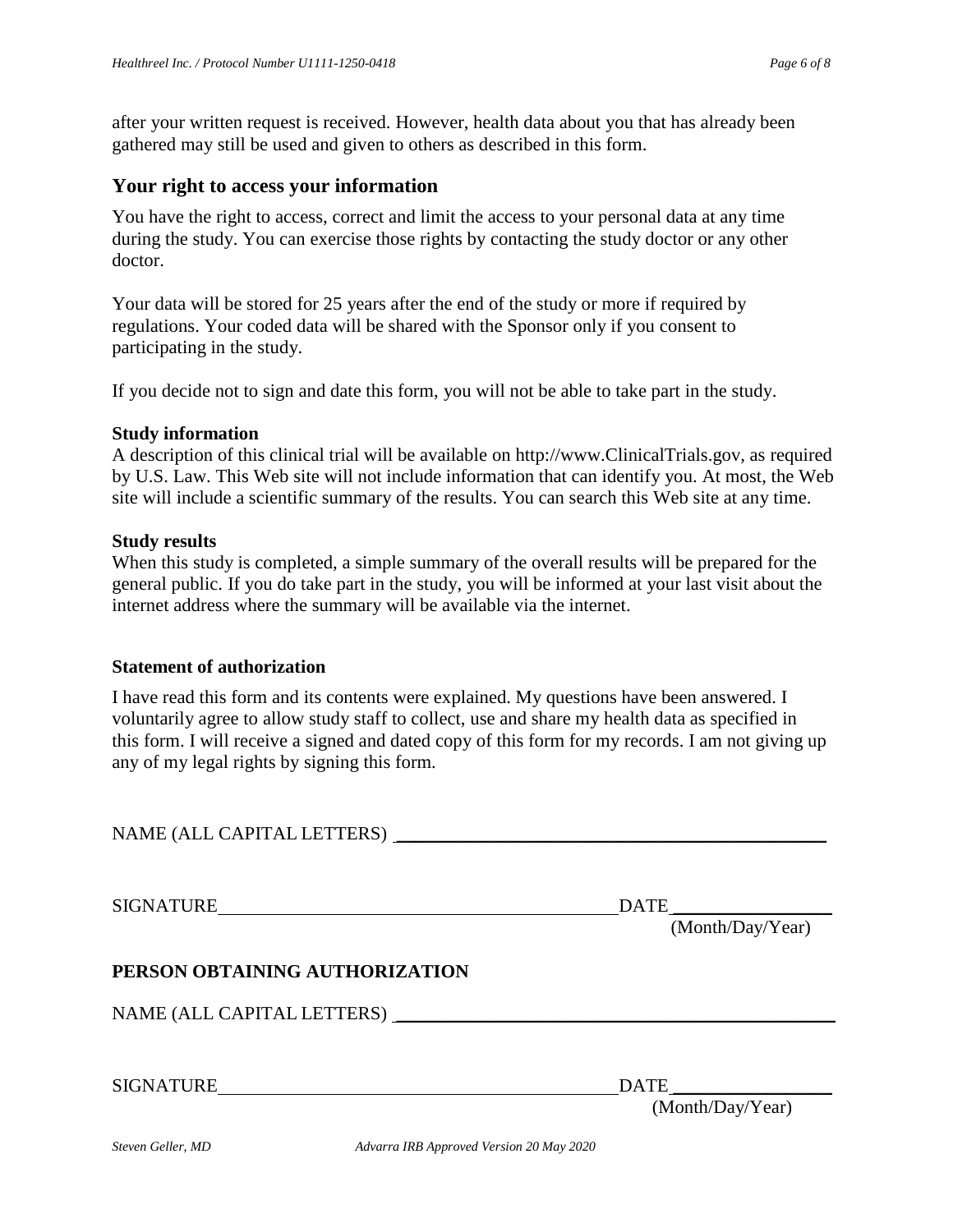# **Whom to contact about this study**

During the study, if you experience any medical problems, suffer a research-related injury, or have questions, concerns or complaints about the study, please contact the Investigator at the telephone number listed on the first page of this consent document. If you seek emergency care, or hospitalization is required, alert the treating physician that you are participating in this research study.

An institutional review board (IRB) is an independent committee established to help protect the rights of research subjects. If you have any questions about your rights as a research subject, and/or concerns or complaints regarding this research study, contact**:**

• By mail:

Study Subject Adviser Advarra IRB 6940 Columbia Gateway Drive, Suite 110 Columbia, MD 21046 • or call **toll free**: 877-992-4724

- 
- or by **email**: [adviser@advarra.com](mailto:adviser@advarra.com)

Please reference the following number when contacting the Study Subject Adviser: Pro00043197.

# **THANK YOU**

The Sponsor would like to thank you for considering taking part in this study. We understand your time is valuable and appreciate your participation.